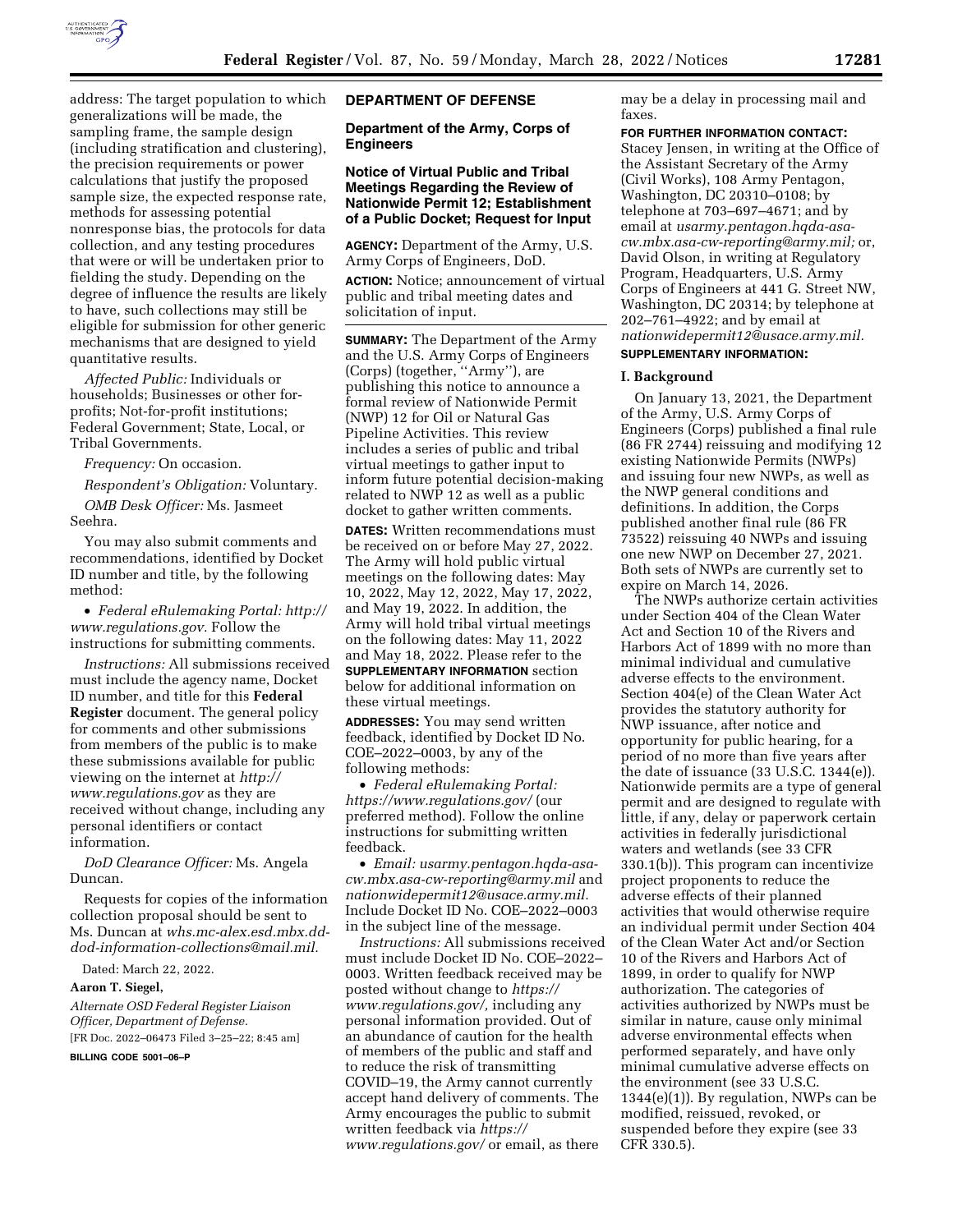NWPs were first issued by the Corps in 1977 (42 FR 37122) to authorize categories of activities that have minimal adverse effects on the aquatic environment, for the purpose of streamlining the authorization process for those minor activities. One such activity authorized in 1977 was for ''Utility lines,'' which included ''any pipe or pipeline for the transportation of any gaseous, liquid, liquifiable, or slurry substance, for any purpose, and any cable, line, or wire for the transmission for any purpose of electrical energy, telephone and telegraph messages, and radio and television communication'' (42 FR 37146). Over the iterations of the NWPs issued since 1977, this NWP has evolved and is commonly referred to as ''NWP 12.''

During the previous Administration, a review effort was conducted consistent with Executive Order 13783, *Promoting Energy Independence and Economic Growth,* concluding with a report issued by the Office of the Assistant Secretary of the Army for Civil Works on October 25, 2017. The November 28, 2017 issue of the **Federal Register** (82 FR 56192) published a notice of availability for that report. The report included recommendations for modifying NWP 12 (*e.g.,* lowering the number of Pre-Construction Notification (PCN) requirements) which informed the current version of NWP 12.

In the NWPs published in January 2021 (86 FR 2744), NWP 12 was modified and reissued expressly for ''Oil or Natural Gas Pipeline Activities.'' That final rule limited NWP 12 to only include oil or natural gas pipelines rather than all utility lines, as in previous NWP 12 versions. The January 2021 NWP 12 also removed a number of PCN requirements previously required for the NWP but also included a new PCN requirement for new oil or natural gas pipelines greater than 250 miles in length.

For ease of reference, the full text of the current NWP 12 issued on January 13, 2021 can be found at 86 FR 2860. Note that the general conditions and definitions, such as ''single and complete linear project'' (86 FR 2877), issued under the same rule action in January 2021 also apply to NWP 12.

## **II. Review of the Nationwide Permit 12**

Pursuant to Corps regulations, the Chief of Engineers is authorized at any time to consider whether modifications or other future actions on an existing NWP 12 may be appropriate. If the Chief of Engineers determines that an action may be appropriate, it implements any such action through the procedures set forth in 33 CFR 330.5.

President Biden signed an Executive Order on January 20, 2021, providing that ''[i]t is, therefore, the policy of my Administration to listen to the science; to improve public health and protect our environment; to ensure access to clean air and water; to limit exposure to dangerous chemicals and pesticides; to hold polluters accountable, including those who disproportionately harm communities of color and low-income communities; to reduce greenhouse gas emissions; to bolster resilience to the impacts of climate change; to restore and expand our national treasures and monuments; and to prioritize both environmental justice and the creation of the well-paying union jobs necessary to deliver on these goals.'' Protecting Public Health and the Environment and Restoring Science to Tackle the Climate Crisis, Executive Order 13990, 86 FR 7037 (Jan. 25, 2021). The order further ''directs all executive departments and agencies (agencies) to immediately review . . . the promulgation of Federal regulations and other actions during the last 4 years that conflict with these important national objectives, and to immediately commence work to confront the climate crisis.'' *See also*  Fact Sheet: List of Agency Actions for Review, available at *[https://](https://www.whitehouse.gov/briefing-room/statements-releases/2021/01/20/fact-sheet-list-of-agency-actions-for-review/) [www.whitehouse.gov/briefing-room/](https://www.whitehouse.gov/briefing-room/statements-releases/2021/01/20/fact-sheet-list-of-agency-actions-for-review/) [statements-releases/2021/01/20/fact](https://www.whitehouse.gov/briefing-room/statements-releases/2021/01/20/fact-sheet-list-of-agency-actions-for-review/)[sheet-list-of-agency-actions-for-review/](https://www.whitehouse.gov/briefing-room/statements-releases/2021/01/20/fact-sheet-list-of-agency-actions-for-review/)*  (last visited on March 22, 2022), which included the January 2021 ''Reissuance and Modification of Nationwide Permits'' (86 FR 2744) in the ''list of agency actions that heads of the relevant agencies will review in accordance with the Executive Order.''

Therefore, in conformance with Executive Order 13990, and for the reasons below, this **Federal Register**  notice announces a formal review of NWP 12 to determine whether any future actions may be appropriate under 33 CFR 330.5 for NWP 12 prior to its March 14, 2026 expiration. The Army seeks input on the appropriate balance for allowing efficient authorization processes with due consideration for the potential effects of oil and natural gas pipelines as well as the need to engage and inform the public, particularly communities that potentially may be impacted by pipeline construction and operations.

Previous uses of NWP 12 have raised concerns identified in Executive Order 13990, such as environmental justice, climate change impacts, drinking water impacts, and notice to impacted communities. By way of example, in one recent scenario associated with the now defunct Byhalia oil pipeline, the Corps is aware that disadvantaged

communities in Memphis, Tennessee expressed environmental justice concerns that the proposed pipeline was to be located in an area which was already the site of many industrial and emission sources, would result in increased air emissions, and would be routed through a drinking water well field providing drinking water to communities and businesses in Memphis from the Memphis Sand Aquifer. The opposition to the Byhalia pipeline identified a concern that the NWP 12 process, as applied to the specific pipeline in question, did not afford any opportunity for notice to the community, a written comment period or a public hearing prior to the Corps providing authorization for the pipeline. In July 2021, the Plains All American Pipeline Company announced that it would not be proceeding with the Byhalia pipeline project or NWP 12. The Army would be interested in receiving comments on potential revisions to NWP 12, including potential off-ramps, to address the type of concerns raised in the Byhalia pipeline situation.

Before deciding on a path forward regarding any potential future actions which may be taken on NWP 12, the Army wants to gather public and tribal input on NWP 12 to make an informed decision. One important function of this engagement is to receive input from all stakeholders and perspectives. A series of questions are posed below in the Stakeholder Engagement Section to assist in receiving such input. The Army encourages comments on all aspects of NWP 12, to include consideration for going beyond the current construct towards what any new or revised NWP 12 should look like.

The Army acknowledges that there is not a single Federal agency charged with the responsibility for regulating oil pipeline routes or construction as well as the fact that the Corps has limited statutory authorities for construction of such pipelines in jurisdictional waters. However, that does not preclude consideration of alignment of the NWP 12 with Administration priorities and policies established in Executive Order 13990 (86 FR 7037), Executive Order 14008, ''Tackling the Climate Crisis at Home and Abroad'' (86 FR 7619), as well as due consideration of environmental justice and climate change factors. In addition, input related to compliance with the statutory authority for the NWP program (Section 404(e) of the Clean Water Act) is also of pertinent interest. The Army further acknowledges that current world events have highlighted the unstable nature of energy production and that domestic oil and natural gas production and